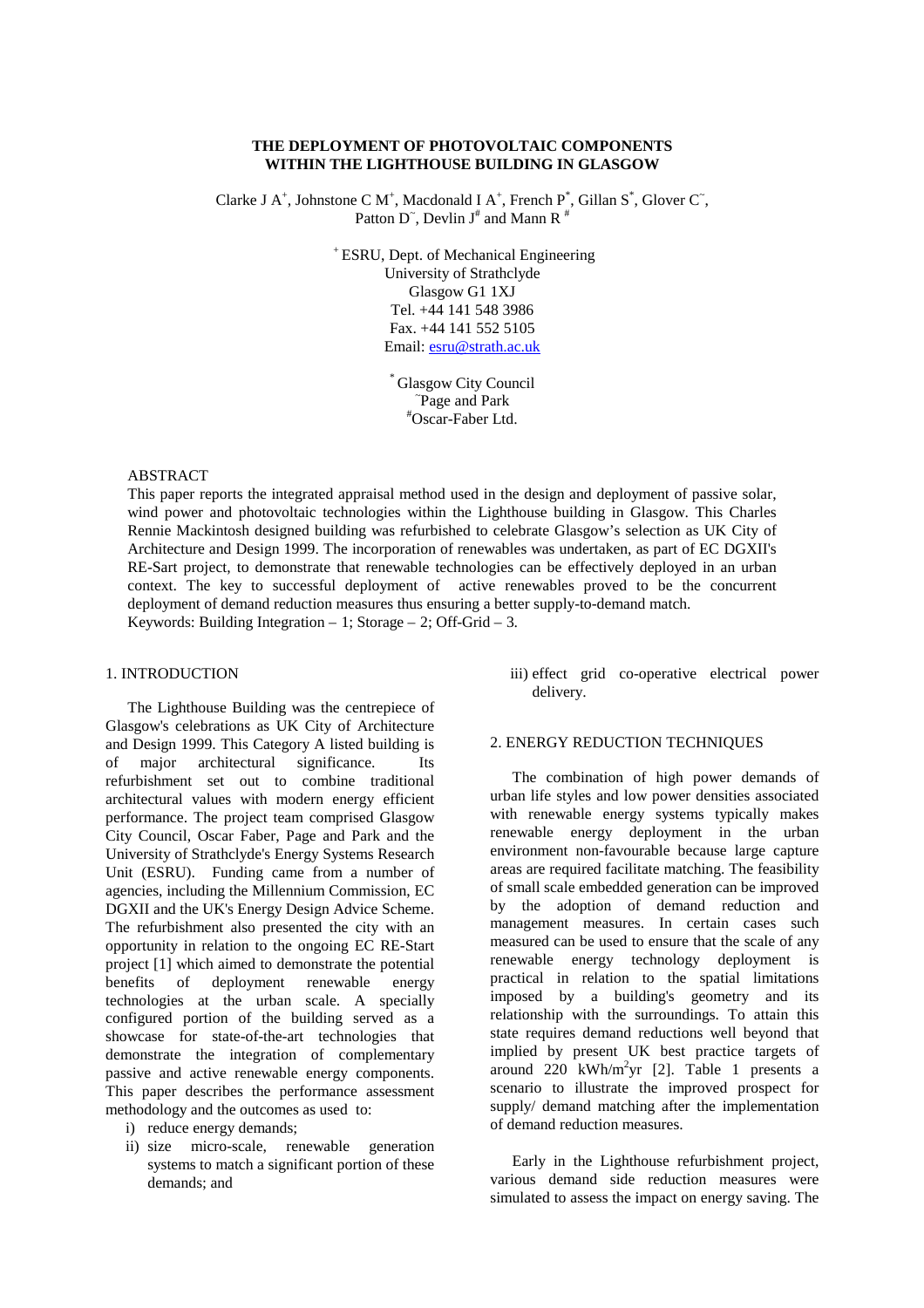philosophy adopted was to use passive renewable energy technologies to displace conventional HVAC plant, thus reducing the energy demands; and then deploy active renewable energy systems to meet the majority of the residual demand. The appraisal methodology was based on an integrated simulation

approach employing the ESP-r system [3]. Simulations were undertaken for several passive technologies when deployed severally and jointly. In this way the optimum combination of technologies were identified.

| Typical demand case = $50W/m^2$ (300kWh/m <sup>2</sup> yr) equates to a façade power intensity of ~100W/m <sup>2</sup> |                                                       |
|------------------------------------------------------------------------------------------------------------------------|-------------------------------------------------------|
| Demand reduced case = $12W/m^2$ (70kWh/m <sup>2</sup> yr) equates to a façade power intensity of ~24W/m <sup>2</sup>   |                                                       |
|                                                                                                                        |                                                       |
| Photovoltaics example                                                                                                  | Small scale wind power example                        |
| South facing surface, 45° inclination, mean annual                                                                     | Mean annual wind speed, $v = 5$ m/s                   |
| irradiance, I, = $150$ W/m <sup>2</sup> (Eskdalemuir).                                                                 | (Eskdalemuir).                                        |
| Availability = $0.5$                                                                                                   | Availability = $0.45$                                 |
| PV efficiency, $\eta$ , of 13%                                                                                         | Coefficient of performance, Cp, of 0.3                |
| Mean power production = $I\eta = 19.5$ W/m <sup>2</sup>                                                                | Mean power production = $0.5 \rho CpAv^3 = 22.5W/m^2$ |

Table I: effect of demand reduction measures on supply/demand matching.

A 'base case' model was established corresponding to current UK Building Regulations [4]. This was then simulated to establish the energy performance and comfort conditions against which all subsequent appraisals could be benchmarked. The base case assessment showed that the design would compare favourably with UK Best Practice, achieving a rating of 218 kWh/m<sup>2</sup>yr. The next step was to reduce this rating to a level conducive to the deployment of active renewable systems. The results from the base case highlighted the potential for reductions in the energy demands associated with space heating and lighting. Several options were subsequently simulated and a sub-set decided upon: advanced glazings comprising low emissivity coatings and inert gas fillings; daylight linked luminaire control; energy efficient lighting; transparently insulated walls; and occupant responsive heating system regulation. The combined application of these systems improved the energy rating of the building to 70 kWh/ $m^2$ yr as depicted in Figure 1. An overall 68% energy saving was achieved, corresponding to a 58% saving in heating energy demand, an 80% savings in lighting energy demands, a 70% reduction in  $CO_2$  SO<sub>x</sub> and NO<sub>x</sub> emissions, and a 52% and 67% reduction in installed lighting and heating plant capacity respectively. The deployment of these technologies had no negative impact on thermal comfort, with the risk of summertime overheating being reduced by 42%. An additional major benefit was the creation of a more renewable energy friendly energy demand profile, which allowed the active renewable energy systems to be of a lower installed capacity, with minimal back-up required to service demands in the event of low/ no renewable energy availability.

## 3. RENEWABLE ENERGY SUPPLY **TECHNOLOGIES**

The technical and planning restrictions associated with the city centre location of the Lighthouse building limited the size and technology types that could be used. An investigation identified suitable technologies as photovoltaics (PV) and wind turbines. Planning considerations required that the rotors of the wind turbines be concealed from public view: ducted wind turbines (DWT) were therefore designed and fabricated [5]. The south and west facing exposure of the Lighthouse meant that a combination of these technologies could be deployed on the façade and roof edge. The ducted wind turbines supplies the majority of the electricity demands during the wintertime when the predominant south-westerly winds have their highest availability factor and solar exposure is at its lowest. In the summer, the photovoltaic technologies supply the majority of the electricity demands when solar radiation exposure is at its highest and the wind availability is low. By incorporating PV within the aerofoil section of the DWT the power density of the device was increased. The DWTs were deployed along the south and west facing roof edges, while the PV components, consisting of a ventilated south facing façade system and a south and west facing DWT attached system, were installed at a 40° pitch from the horizontal.

The  $7m^2$  south facing photovoltaic façade comprises high efficiency monocrystalline modules installed in a ventilated configuration. This was intended to induce natural convective cooling on both the front and rear sides of the module, enabling operation at lower temperatures and hence higher efficiencies when compared to sealed façade systems. Monitoring of performance is underway to quantify the benefits associated with this type of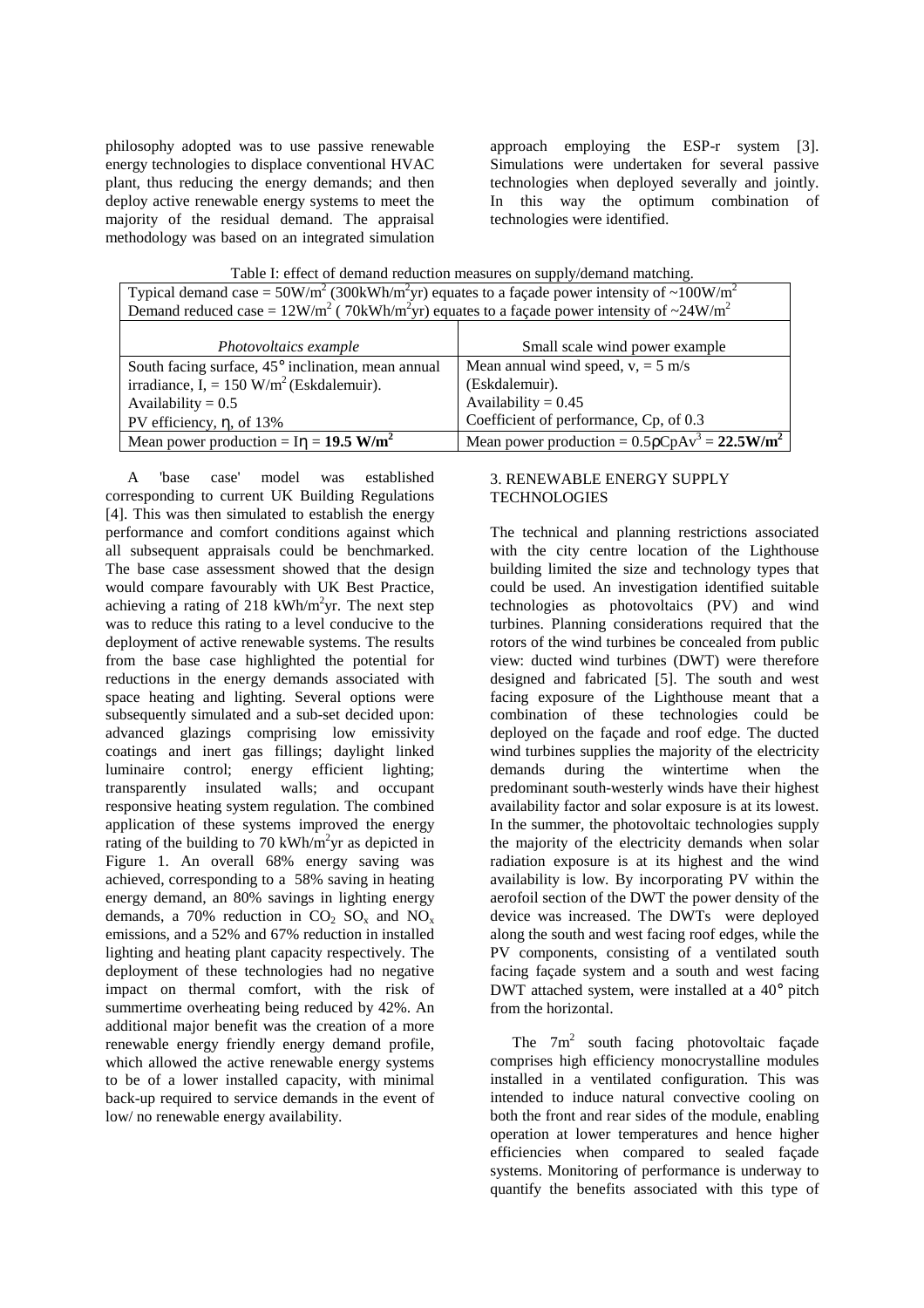installation and the temperature and mass flow rates of the vented cavity air for use in a related study of PV-based ventilation air pre-heat.

The 5.4  $m<sup>2</sup>$  of south and west facing roof edge mounted PV are installed at a 40° pitch from the horizontal. These enable the south facing PV to maximise solar capture in the transitional and summer seasons. The use of PV as aerofoils for the DWTs improves the performance output of these modules because the turbulent air induces a wind chill effect, enabling the modules to operate at lower temperature.

### 4. ELECRICAL POWER SUPPLY

Because the power outputs from the PV and DWT systems are non-homogeneous (pure DC from the PV components and a rectified AC supply from the DWTs), studies were undertaken to determine ways to maximise the efficiency of the electrical power supplied to the loads while minimising any impact on power quality. Three electricity supply options were studied:

- i) a dedicated low voltage DC supply;
- ii) a standalone AC supply from the PV/ DWT generators via a battery storage system connected to a DC-to-AC power inverter; and
- iii) a network connected AC supply allowing the renewable systems to co-operatively work in parallel with the local electricity supply network via an integral power conditioning and inverter system.

The appraisal of option i.) showed that although the overall efficiency of electrical power utilisation can be high, since no losses are experienced during DC to AC power conversion, the system costs are expensive due to:

- i) the requirements for a parallel AC supply circuit to satisfy high power loads;
- ii) a requirement to use larger cables with higher current ratings, minimising power losses associated with low voltage/ high current power supply; and
- iii) the higher costs associated with specialised low voltage DC appliances.

The option favoured for this installation was ii.), an AC supply powered from a battery storage system via a DC-to-AC power inverter. The reasons for this type of installation being favoured are due to the following technical and economic issues:

i) low circuit and appliance costs, since only one supply circuit type is required and operating at the standardised supply voltage enables non-specialised, high efficiency electrical appliances to be used;

- ii) supply of all electrical loads via DC/ AC power conversion ensures complete segregation between the renewable power supply systems and the public electricity supply network, preventing the risk of renewable energy induced distortion or interruption of the electrical supply network; and
- iii) since this supply option results in no physical connection between the renewable energy systems and the public electricity supply network, this eliminates compliance with the technical and policy complexities that currently exist for parallel network connection.

This choice of a standalone electrical supply eliminated the requirement for a parallel connection to the public electricity supply network, as in option iii). Such connections within the UK can be costly, in both capital associated with the purchase of approved electrical/ electronic hardware, and in the effort/ delay associated with submitting a request for connection. When opting for this type of connection, stringent guidelines and regulations must be adhered to so that no disruption occurs within the electricity supply network due to a third party's connection. The recommendations concerned with the connection of small, embedded generation systems into the public electricity supply network, and the limits of their impact on the quality of electrical power, are set out in Electricity Council Guides 59/1 and 5/4. These guides were primarily developed for the connection of balanced 3 phase AC rotary generation plant greater than 5kVA. At present there are no specific recommendations covering the connection of small, single-phase generation plant to the supply network using DC to AC power inverters, as deployed in this demonstration. This is currently being addressed with the development of Electricity Council Guide 77, specifically aimed at developing new standards and tolerances for the direct connection of a sub 5kVA inverter based singlephase generation systems to the network.

The renewable energy based electrical generation systems consists of 7 DWTs rated at 90Wp each, integral PV aerofoils rated at 85Wp each and a facade mounted PV system rated at 765Wp. This gives an installed generation capacity of 1990Wp. The DWTs and PV components are connected to a 48V/ 220Ah battery bank via electronic charge controllers/ regulators. The battery unit has an auxiliary charging system connected to the local electricity supply in the event of insufficient power delivery from the RE systems. The electrical supply circuits powering the loads are powered from an electronic 48V DC to 220V AC, sine wave power inverter.